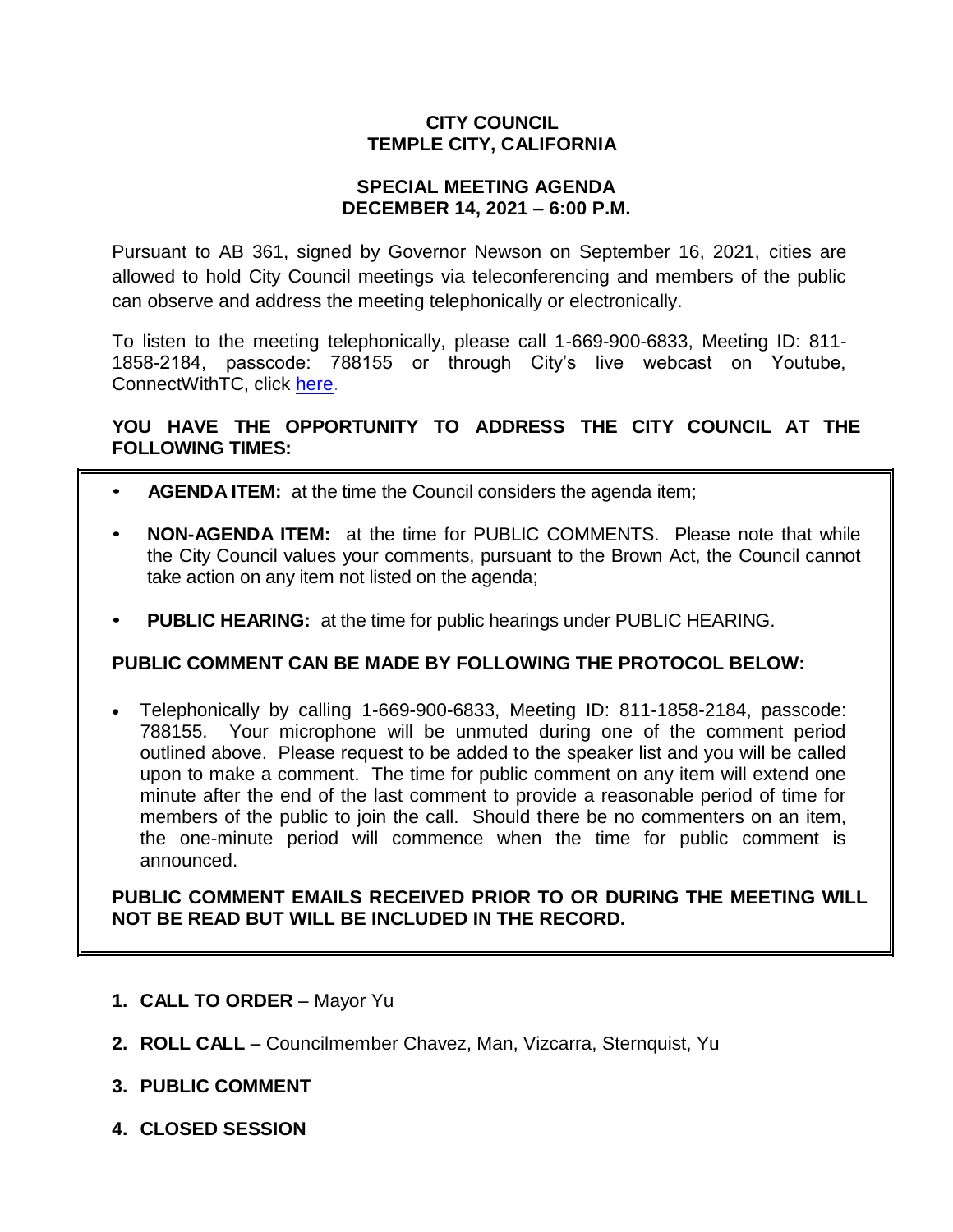| A. Purpose:     | <b>Existing Litigation</b>                        |
|-----------------|---------------------------------------------------|
| Authority:      | Government Code Section 54956(a)                  |
| Matter:         | National Prescription Opiate Litigation (U.S.D.C. |
|                 | Case No. 1:17-CV-2804)                            |
| Representative: | <b>City Attorney</b>                              |

#### **5. UNFINISHED BUSINESS**

# A. [DISCUSSION AND POSSIBLE ADOPTION OF RESOLUTION TO CONTINUE TO](https://www.ci.temple-city.ca.us/DocumentCenter/View/17097/02-5A_Remote-Meeting_Staff-Report_final-w-attachment)  [ALLOW CITY COUNCIL MEETINGS TO BE HELD REMOTELY, CONSISTENT](https://www.ci.temple-city.ca.us/DocumentCenter/View/17097/02-5A_Remote-Meeting_Staff-Report_final-w-attachment)  [WITH ASSEMBLY BILL 361](https://www.ci.temple-city.ca.us/DocumentCenter/View/17097/02-5A_Remote-Meeting_Staff-Report_final-w-attachment)

The City Council is requested to consider the safety and procedural issues involved in continuing to hold remote meetings pursuant to AB 361 and, if the facts so require, to adopt Resolution No. 21-5572 to authorize the Council and Commissions to meet virtually through January 14, 2022.

Presenter: City Manager and City Attorney

Recommendation:

- 1. Discuss the continued use of teleconferencing or videoconferencing for Brown Act-covered public meetings of the City Council and City commissions; and
- 2. Either adopt attached Resolution No. 21-5572 to authorize the continued use of such technology for meetings for a period of 30 days or take no action.

#### B. [NAMING OF PARK ON PRIMROSE AVENUE DISCUSSION](https://www.ci.temple-city.ca.us/DocumentCenter/View/17096/03-5B_Park-Naming_Staff-Report)

The City Council is requested to provide staff with direction on the naming of the park development at 5928 Primrose Avenue.

| Presentation:   | <b>Parks and Recreation Director</b>                                                  |
|-----------------|---------------------------------------------------------------------------------------|
| Recommendation: | Provide staff with direction on naming of the<br>park development on Primrose Avenue. |

#### **6. ADJOURNMENT**